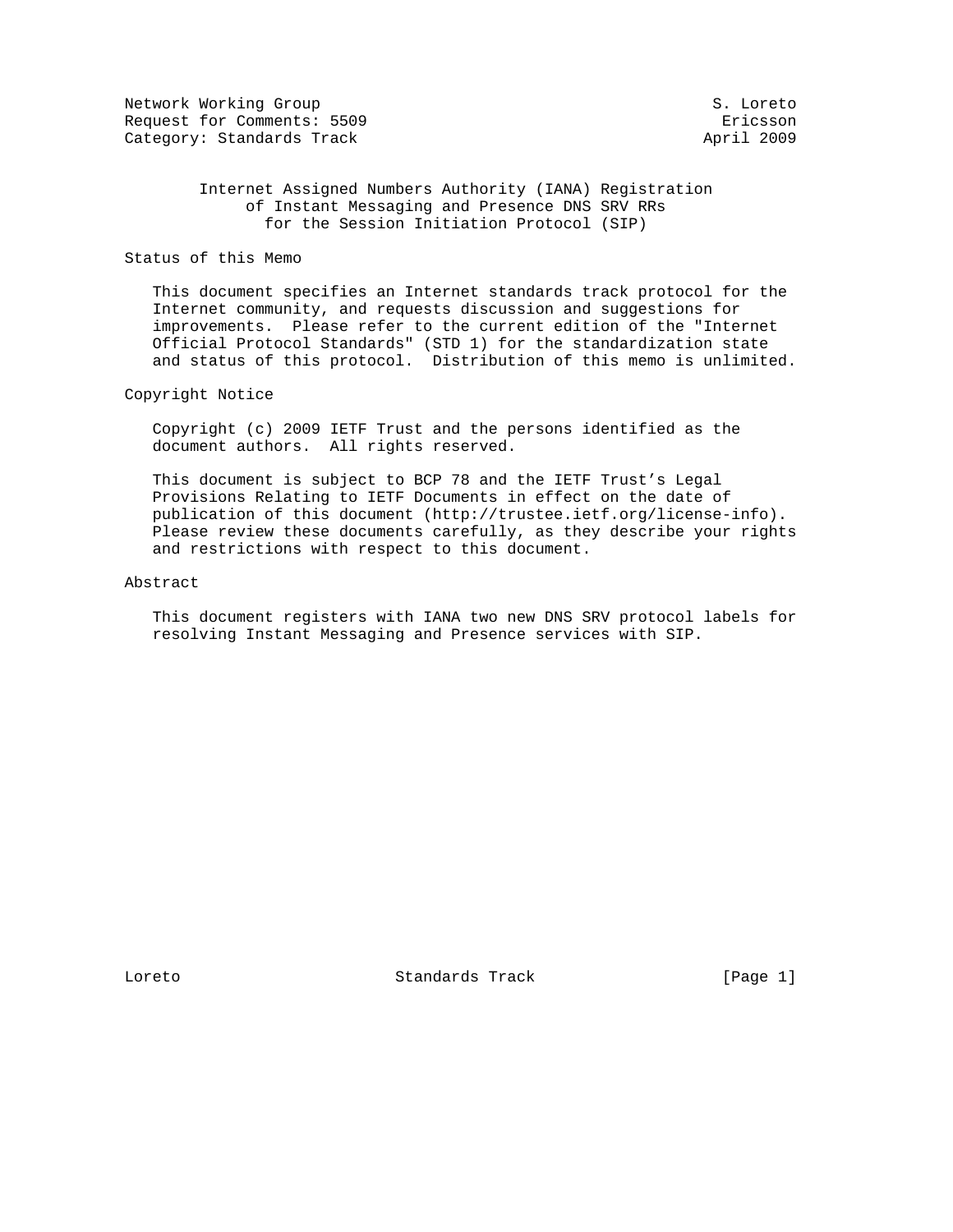Table of Contents

|  | 3. DNS SRV Usage of SIP with 'im' and 'pres' URIs 3      |  |
|--|----------------------------------------------------------|--|
|  |                                                          |  |
|  |                                                          |  |
|  | 5.1. Instant Messaging SRV Protocol Label Registration 5 |  |
|  | 5.2. Presence SRV Protocol Label Registration 5          |  |
|  |                                                          |  |
|  |                                                          |  |
|  |                                                          |  |
|  |                                                          |  |

Loreto Standards Track [Page 2]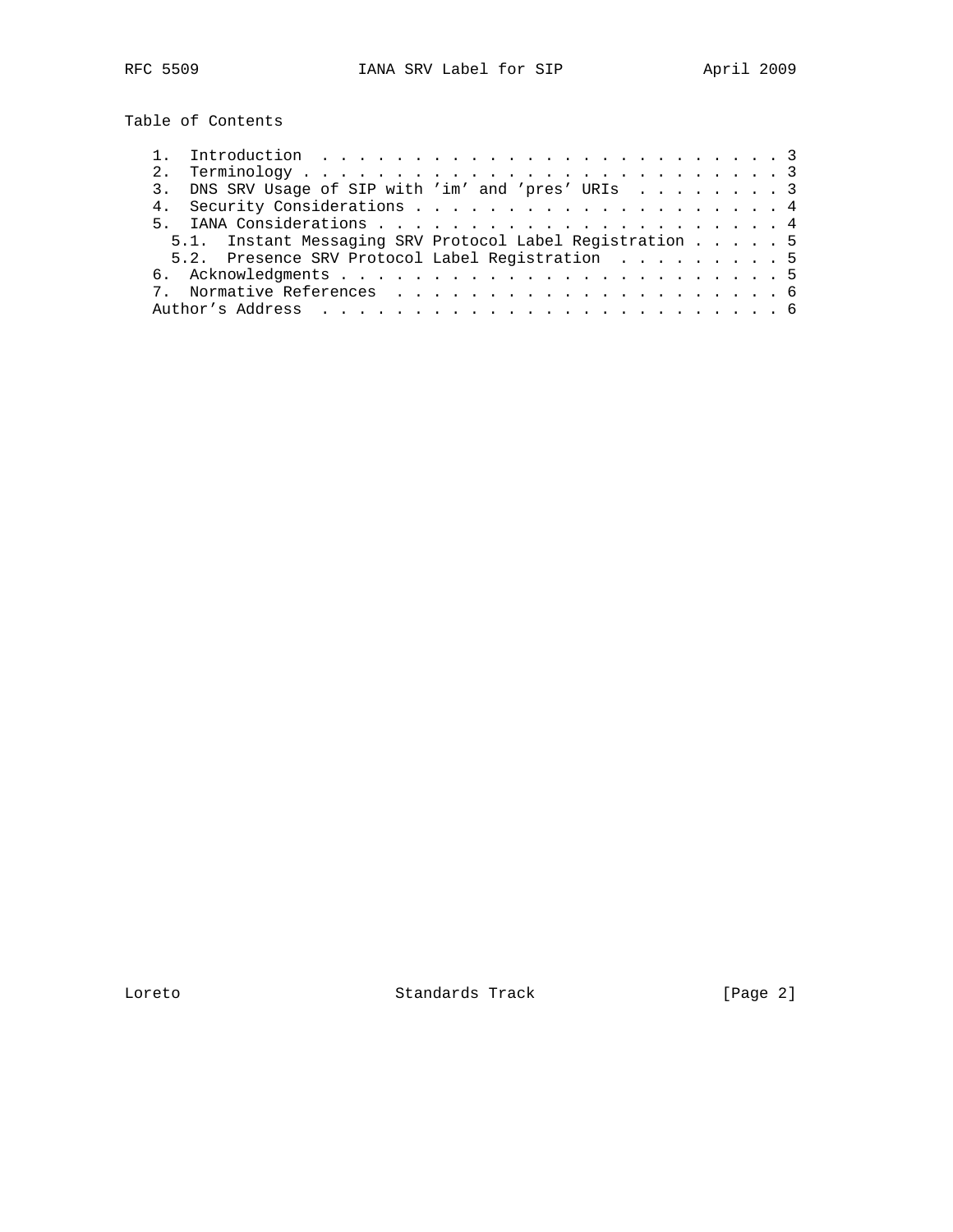# 1. Introduction

 The Service Record (SRV) [RFC2782] identifies the host(s) that will support particular services. The DNS is queried for SRV RR in the general form:

\_Service.\_Proto.Name

Service: the symbolic name of the desired service

Proto: the protocol of the desired service

Name: the domain name for which this record is valid

 "Address Resolution for Instant Messaging and Presence" [RFC3861] provides guidance for locating the services associated with URIs that employ the following two URI schemes [RFC3986]: 'im' for INSTANT INBOXes [RFC3860] and 'pres' for PRESENTITIES [RFC3859].

 In order to ensure that the association between "\_im" and "\_pres" and their respective underlying services are deterministic, the IANA has created two independent registries: the Instant Messaging SRV Protocol Label registry and the Presence SRV Protocol Label registry.

 This document defines and registers the "\_sip" protocol label in both registries so that computer programs can resolve 'im:' and 'pres:' URIs down to SIP addresses.

 Moreover, this document explains how the use of SIP for Presence and Instant Messaging uses SRV.

2. Terminology

 The key words "MUST", "MUST NOT", "REQUIRED", "SHALL", "SHALL NOT", "SHOULD", "SHOULD NOT", "RECOMMENDED", "MAY", and "OPTIONAL" in this document are to be interpreted as described in RFC 2119 [RFC2119].

3. DNS SRV Usage of SIP with 'im' and 'pres' URIs

 Although there are standard procedures for resolving 'im' and 'pres' URIs (Section 3 of [RFC3861]), the labels for SIP are not registered.

 Section 5 of [RFC3428] states that if a user agent (UA) is presented with an IM URI (e.g., "im:fred@example.com") as the address for an instant message, it SHOULD resolve it to a SIP URI, and place the resulting URI in the Request-URI of the MESSAGE request before

Loreto Standards Track [Page 3]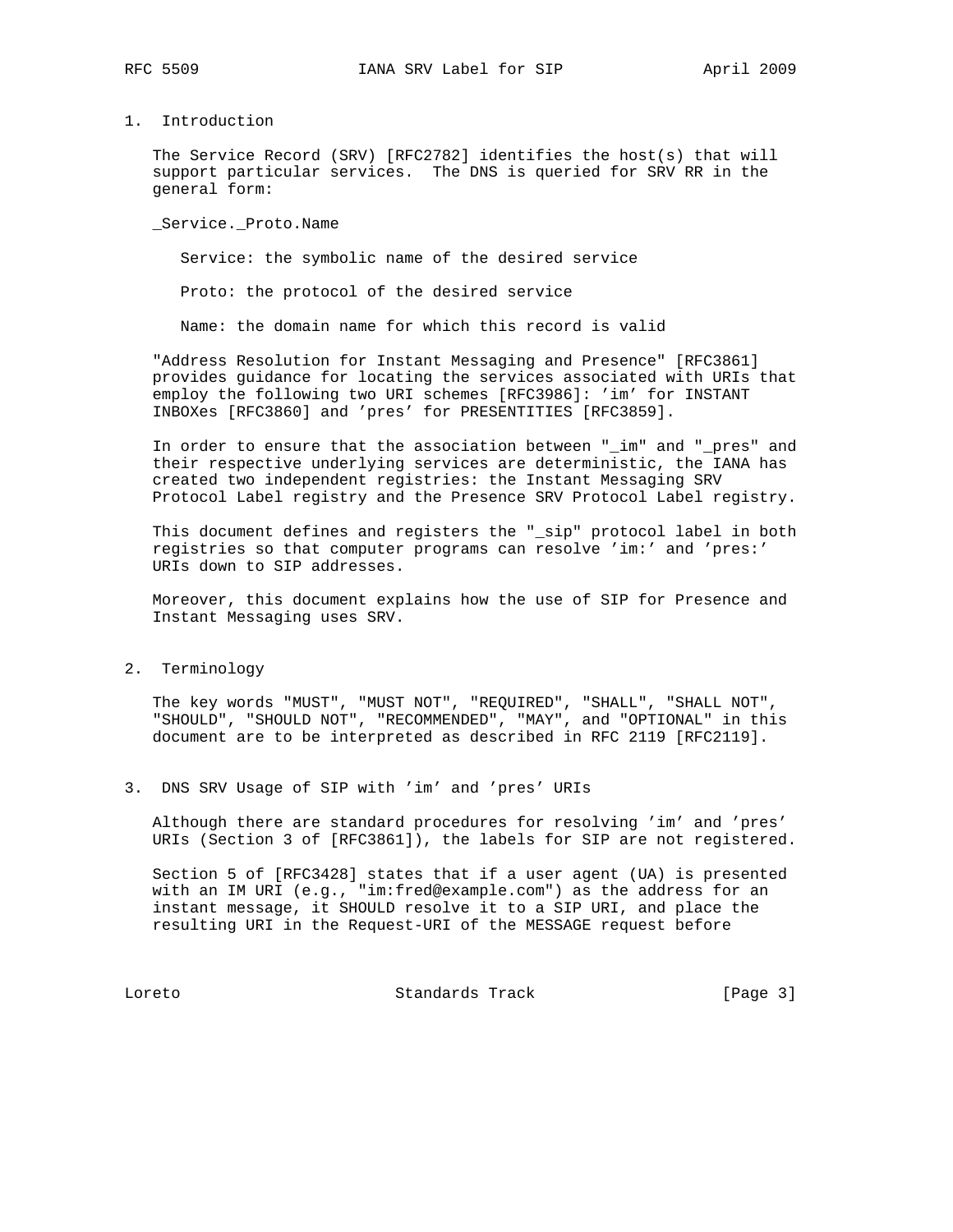sending.

 Following the procedures defined in [RFC3861], in order to resolve the IM URI, the UA performs a SRV lookup for:

\_im.\_sip.example.com

 Assuming that the example.com domain offers a SIP service for instant messaging at simple.example.com, this will result in a resolution of \_im.\_sip.example.com. to simple.example.com. Thus, the instant messaging URI im:fred@example.com would resolve to a SIP URI of sip:fred@simple.example.com.

 SIP supports both pager [RFC3428] and session [RFC4975] IM mode. However, a DNS SRV lookup does not specify which SIP IM mode a domain offer. If the user agent client (UAC) supports both session mode and pager mode, it is then suggested to try session mode first; if that mode is rejected, the UAC has to be ready to fall back to pager mode.

 Section 5 of [RFC3856] states that procedures defined in [RFC3861] are also used to resolve the protocol-independent PRES URI for a presentity (e.g., "pres:fred@example.com") into a SIP URI.

 Following the procedures defined in [RFC3861], in order to resolve the PRES URI, the UA performs a SRV lookup for:

\_pres.\_sip.example.com

 Assuming that the example.com domain offers a SIP presence service at simple.example.com, this will result in a resolution of pres. sip.example.com. to simple.example.com. Thus, the protocol independent PRES URI pres:fred@example.com would resolve to a SIP URI of sip:fred@simple.example.com.

4. Security Considerations

 This document merely serves for the registration of DNS SRV labels in the appropriate IANA registry. The document does not specify a protocol; therefore, there are no security issues associated with it.

5. IANA Considerations

 This specification registers a new SRV protocol label in both the Instant Messaging SRV Protocol Label registry and the Presence SRV Protocol Label registry.

Loreto Standards Track [Page 4]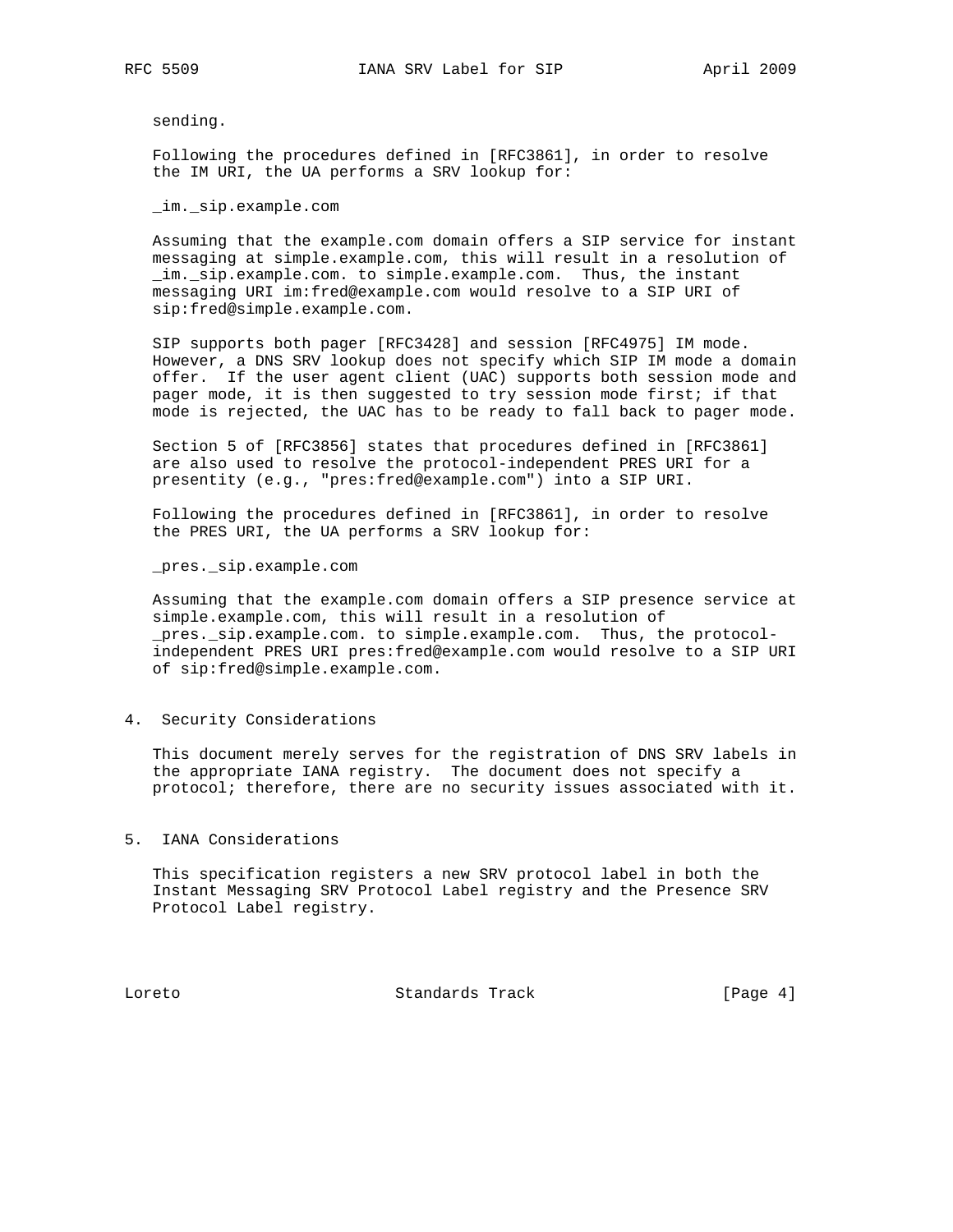5.1. Instant Messaging SRV Protocol Label Registration

 "Address Resolution for Instant Messaging and Presence" [RFC3861] defines an Instant Messaging SRV Protocol Label registry for protocols that can provide services that conform to the "\_im" SRV Service label. Because SIP is one such protocol, IANA registers the "\_sip" protocol label in the "Instant Messaging SRV Protocol Label Registry", as follows:

Protocol label: sip

Specification: RFC 5509

 Description: Instant messaging protocol label for the use of SIP for Presence and Instant Messaging protocol as defined by [RFC3428].

Registrant Contact: Salvatore Loreto <salvatore.loreto@ericsson.com>

5.2. Presence SRV Protocol Label Registration

 "Address Resolution for Instant Messaging and Presence" [RFC3861] defines a Presence SRV Protocol Label registry for protocols that can provide services that conform to the "\_pres" SRV Service label. Because the use of SIP for Presence and Instant Messaging is one such protocol, the IANA registers the "\_sip" protocol label in the "Presence SRV Protocol Label Registry", as follows:

Protocol label: \_sip

Specification: RFC 5509

 Description: Presence protocol label for the use of SIP for Presence and Instant Messaging protocol as defined by [RFC3856].

Registrant Contact: Salvatore Loreto <salvatore.loreto@ericsson.com>

6. Acknowledgments

 The need for this registration was discussed with Jon Peterson and Peter Saint-Andre.

 Miguel Garcia reviewed this document on behalf of the Real-time Applications and Infrastructure (RAI) Area Review Team (ART).

Loreto Standards Track [Page 5]